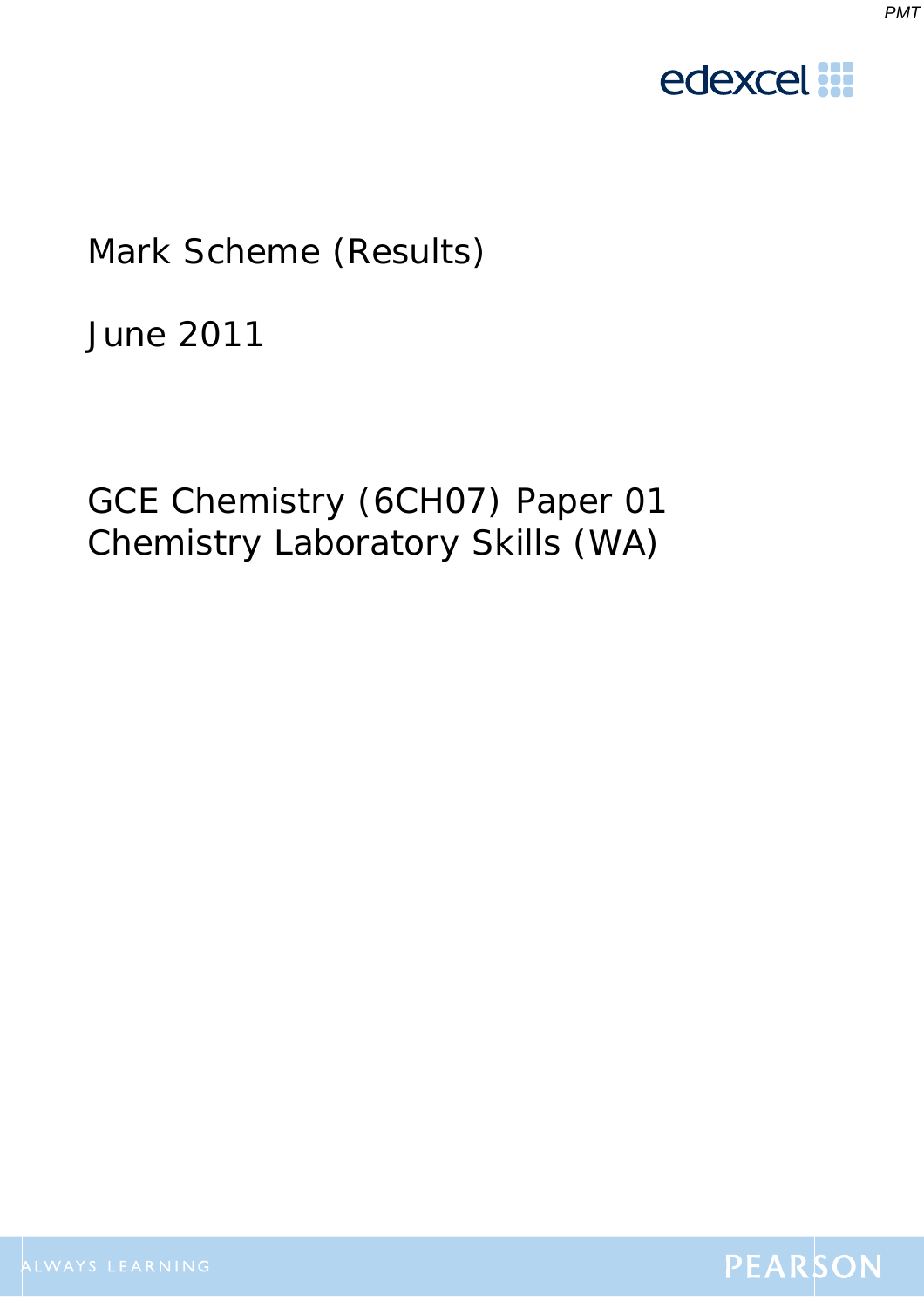Edexcel is one of the leading examining and awarding bodies in the UK and throughout the world. We provide a wide range of qualifications including academic, vocational, occupational and specific programmes for employers.

Through a network of UK and overseas offices, Edexcel's centres receive the support they need to help them deliver their education and training programmes to learners.

For further information, please call our GCE line on 0844 576 0025, our GCSE team on 0844 576 0027, or visit our website at www.edexcel.com.

If you have any subject specific questions about the content of this Mark Scheme that require the help of a subject specialist, you may find our **Ask The Expert** email service helpful.

Ask The Expert can be accessed online at the following link: http://www.edexcel.com/Aboutus/contact-us/

Alternatively, you can contact our Science Subject Advisor directly by sending an email to ScienceSubjectAdvisor@EdexcelExperts.co.uk. You can also telephone 0844 576 0037 to speak to a member of our subject advisor team.

(If you are calling from outside the UK please dial  $+$  44 1204 770 696 and state that you would like to speak to the Science subject specialist).

June 2011 Publications Code US027573 All the material in this publication is copyright © Edexcel Ltd 2011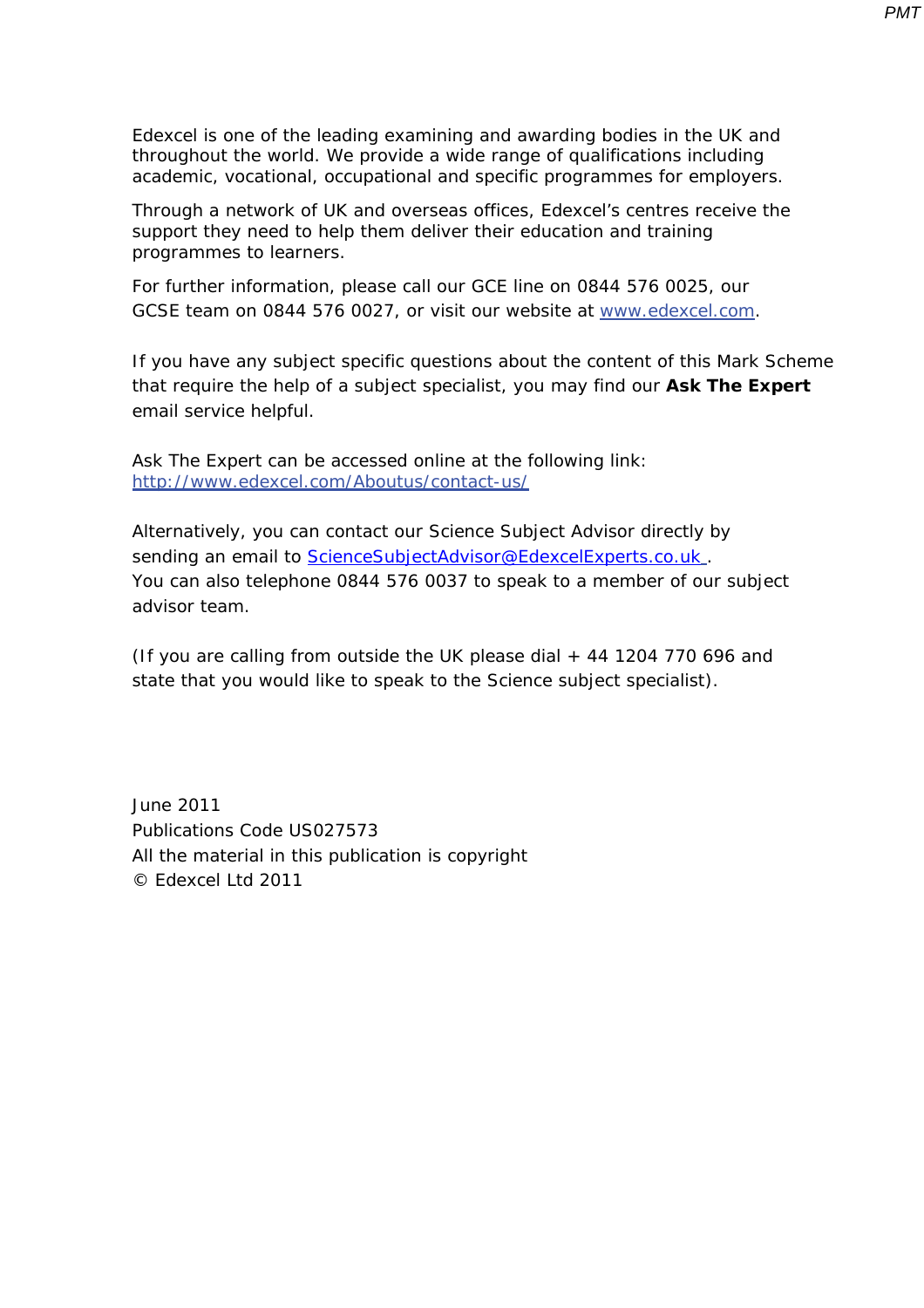## **General Marking Guidance**

- All candidates must receive the same treatment. Examiners must mark the first candidate in exactly the same way as they mark the last.
- Mark schemes should be applied positively. Candidates must be rewarded for what they have shown they can do rather than penalised for omissions.
- Examiners should mark according to the mark scheme not according to their perception of where the grade boundaries may lie.
- There is no ceiling on achievement. All marks on the mark scheme should be used appropriately.
- All the marks on the mark scheme are designed to be awarded. Examiners should always award full marks if deserved, i.e. if the answer matches the mark scheme. Examiners should also be prepared to award zero marks if the candidate's response is not worthy of credit according to the mark scheme.
- Where some judgement is required, mark schemes will provide the principles by which marks will be awarded and exemplification may be limited.
- When examiners are in doubt regarding the application of the mark scheme to a candidate's response, the team leader must be consulted.
- Crossed out work should be marked UNLESS the candidate has replaced it with an alternative response.
- Mark schemes will indicate within the table where, and which strands of QWC, are being assessed. Questions labelled with an **asterix (\*)** are ones where the quality of your written communication will be assessed.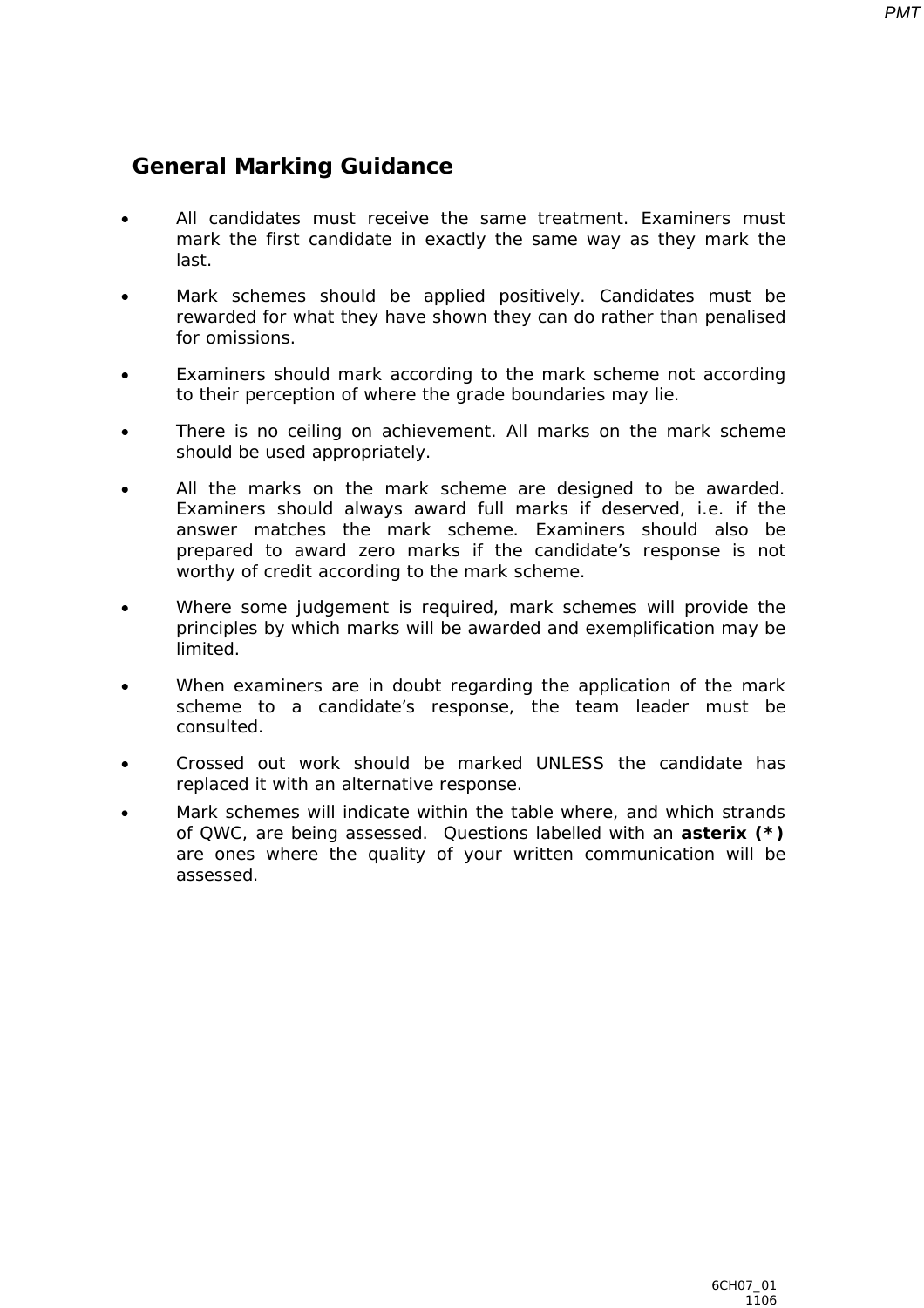*PMT*

#### **Using the Mark Scheme**

Examiners should look for qualities to reward rather than faults to penalise. This does NOT mean giving credit for incorrect or inadequate answers, but it does mean allowing candidates to be rewarded for answers showing correct application of principles and knowledge. Examiners should therefore read carefully and consider every response: even if it is not what is expected it may be worthy of credit.

The mark scheme gives examiners:

- an idea of the types of response expected
- how individual marks are to be awarded
- the total mark for each question
- examples of responses that should NOT receive credit.

/ means that the responses are alternatives and either answer should receive **full** full credit.

( ) means that a phrase/word is not essential for the award of the mark, but helps the examiner to get the sense of the expected answer.

Phrases/words in **bold** indicate that the meaning of the phrase or the actual word is **essential** to the answer.

ecf/TE/cq (error carried forward) means that a wrong answer given in an earlier part of a question is used correctly in answer to a later part of the same question.

Candidates must make their meaning clear to the examiner to gain the mark. Make sure that the answer makes sense. Do not give credit for correct words/phrases which are put together in a meaningless manner. Answers must be in the correct context.

#### **Quality of Written Communication**

Questions which involve the writing of continuous prose will expect candidates to:

• write legibly, with accurate use of spelling, grammar and punctuation in order to make the meaning clear

• select and use a form and style of writing appropriate to purpose and to complex subject matter

• organise information clearly and coherently, using specialist vocabulary when appropriate.

Full marks will be awarded if the candidate has demonstrated the above abilities.

Questions where QWC is likely to be particularly important are indicated (QWC) in the mark scheme, but this does not preclude others*.*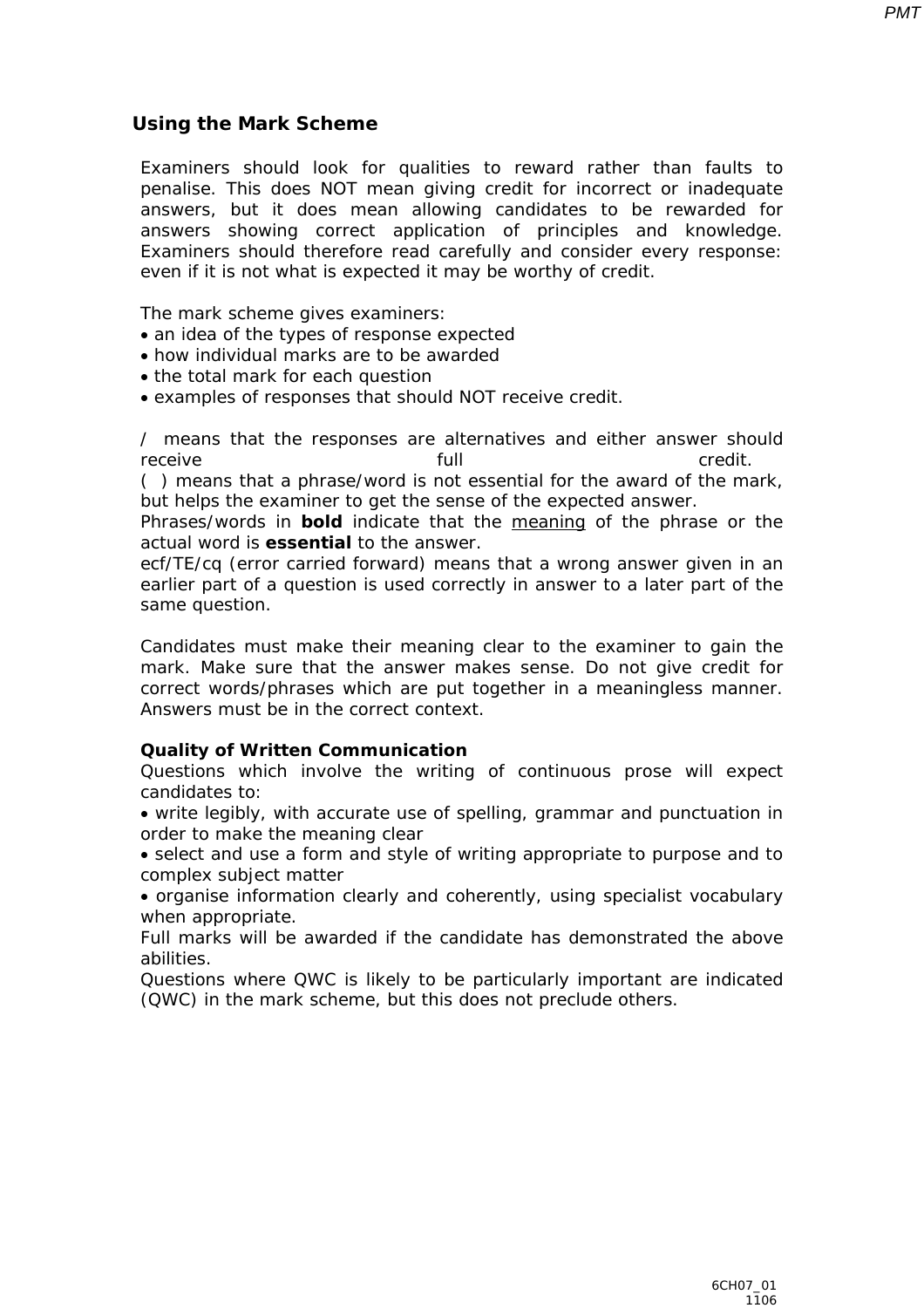| Question<br>Number | <b>Acceptable Answers</b>                | Reject                                      | <b>Mark</b> |
|--------------------|------------------------------------------|---------------------------------------------|-------------|
| 1(a)               | (i) Cation in X is potassium<br>$/ K^+$  | " $K$ "                                     | 4           |
|                    | (1)                                      |                                             |             |
|                    | (ii) Anion in $X$ is bromide /<br>$Br^-$ | $Br2$ or "bromine"                          |             |
|                    | (1)                                      |                                             |             |
|                    | (iii) Gas Z is bromine / $Br2$           | "bromide" or Br <sup>-</sup> or Br          |             |
|                    | (1)                                      |                                             |             |
|                    | $(iv)$ X is KBr<br>(1)                   | Just "potassium<br>bromide"                 |             |
|                    | Mark cq on (i) and (ii)                  | CQ formula from<br>incorrectly charged ions |             |

| Question         | <b>Acceptable Answers</b>     | Reject                   | <b>Mark</b> |
|------------------|-------------------------------|--------------------------|-------------|
| Number           |                               |                          |             |
| 1 <sub>(b)</sub> | (i) Gas evolved:              |                          | 4           |
|                  | ammonia / $NH3$<br>(1)        | "ammonium"               |             |
|                  |                               |                          |             |
|                  | Cation in Y:                  |                          |             |
|                  | ammonium/ $NH_4$ <sup>+</sup> | "ammonia"                |             |
|                  | (1)                           |                          |             |
|                  | If formula given, it must be  |                          |             |
|                  | correct                       |                          |             |
|                  | (ii) Anion in Y:              |                          |             |
|                  | sulfate / $SO_4^2$            |                          |             |
|                  | (1)                           |                          |             |
|                  |                               |                          |             |
|                  | (iii) Y is $(NH_4)_2SO_4$     | Just "ammonium sulfate"  |             |
|                  | (1)                           |                          |             |
|                  |                               | CQ formula from          |             |
|                  | Mark cq on (i) and (ii)       | incorrectly charged ions |             |
|                  |                               |                          |             |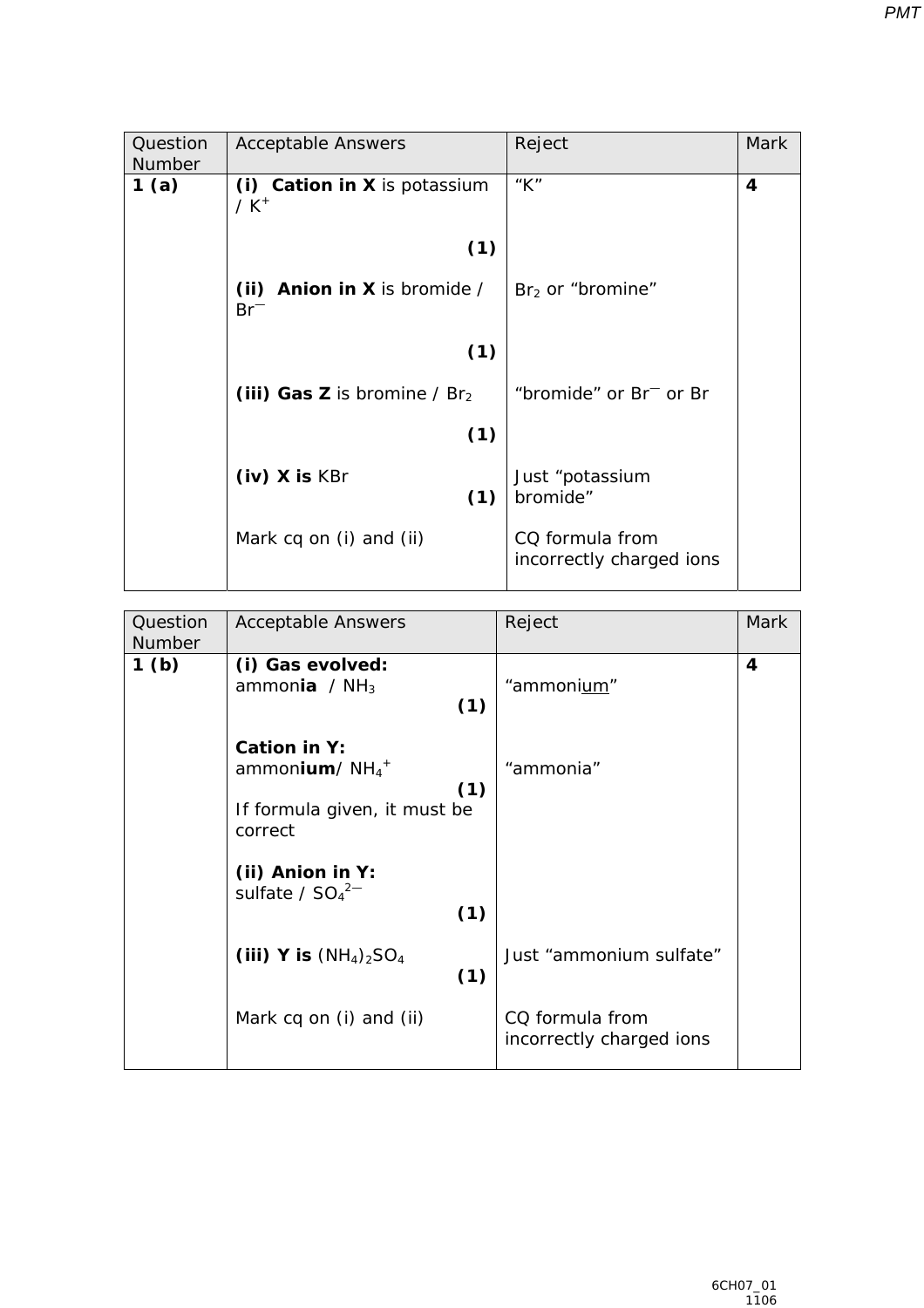| Question<br>Number | <b>Acceptable Answers</b>                                                                | Reject                              | Mark |
|--------------------|------------------------------------------------------------------------------------------|-------------------------------------|------|
| $\overline{2}$     | <b>Bromine water</b>                                                                     |                                     | 6    |
|                    | From: red / brown / orange /<br>yellow (or combinations of<br>these colours)             |                                     |      |
|                    | (1)                                                                                      |                                     |      |
|                    | To: colourless/decolourised<br>(1)                                                       | Just "clear"                        |      |
|                    | NOTE: If colours are both<br>correct but are given the                                   |                                     |      |
|                    | wrong way round, award<br>(1)                                                            |                                     |      |
|                    | Phosphorus(V) chloride                                                                   |                                     |      |
|                    | Steamy fumes/misty<br>fumes/white fumes/steamy<br>vapour/steamy gas/white<br>dense fumes | (White) smoke/solid<br>Just 'fumes' |      |
|                    | (1)<br>Ignore fizzing/gets hot/ etc.                                                     |                                     |      |
|                    | (damp blue litmus paper) red                                                             | yellow                              |      |
|                    | (1)                                                                                      |                                     |      |
|                    | <b>Acidified potassium</b><br>dichromate(VI)                                             |                                     |      |
|                    | From: orange                                                                             | yellow                              |      |
|                    | (1)                                                                                      |                                     |      |
|                    | To:<br>green or blue                                                                     |                                     |      |
|                    | (1)                                                                                      |                                     |      |
|                    | (or combinations of blue and<br>green)                                                   |                                     |      |
|                    | NOTE: If colours are both<br>correct but are given the<br>wrong way round, award (1)     |                                     |      |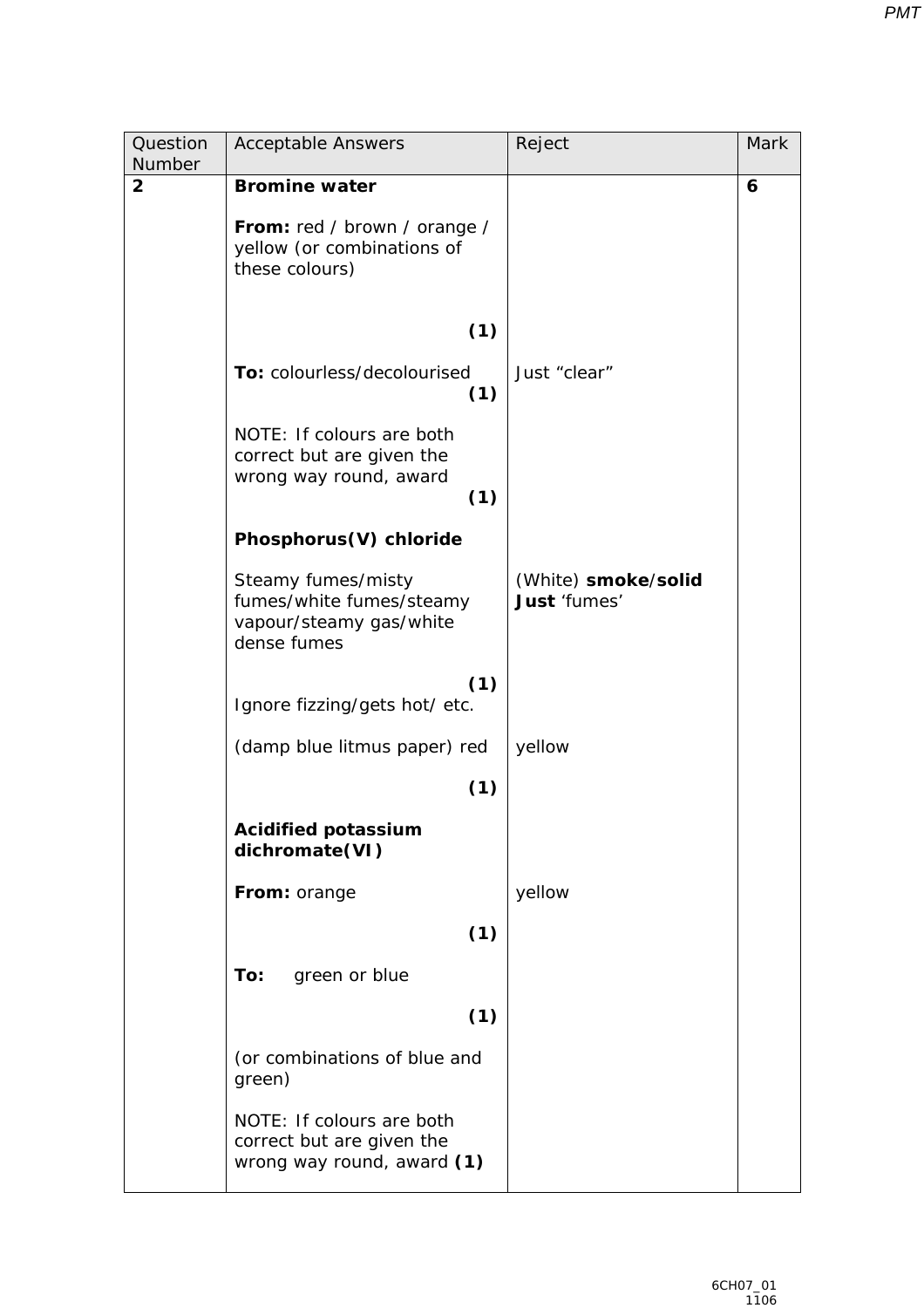

| Question<br><b>Number</b> | <b>Acceptable Answers</b>                                                                                    | Reject                                                             | <b>Mark</b>    |
|---------------------------|--------------------------------------------------------------------------------------------------------------|--------------------------------------------------------------------|----------------|
| 3<br>$(a)$ (ii)           | Extrapolation<br>(1)                                                                                         | If the two straight lines<br>do not meet above 29.5<br>$^{\circ}C$ | $\overline{2}$ |
|                           | Maximum temperature<br>Read off candidate's graph<br>Expect value between<br>$29.6 - 30.0(^{\circ}C)$<br>(1) |                                                                    |                |
|                           | ALLOW a stated value within<br>$\pm$ 0.1 (°C) of graph's max<br>temp                                         |                                                                    |                |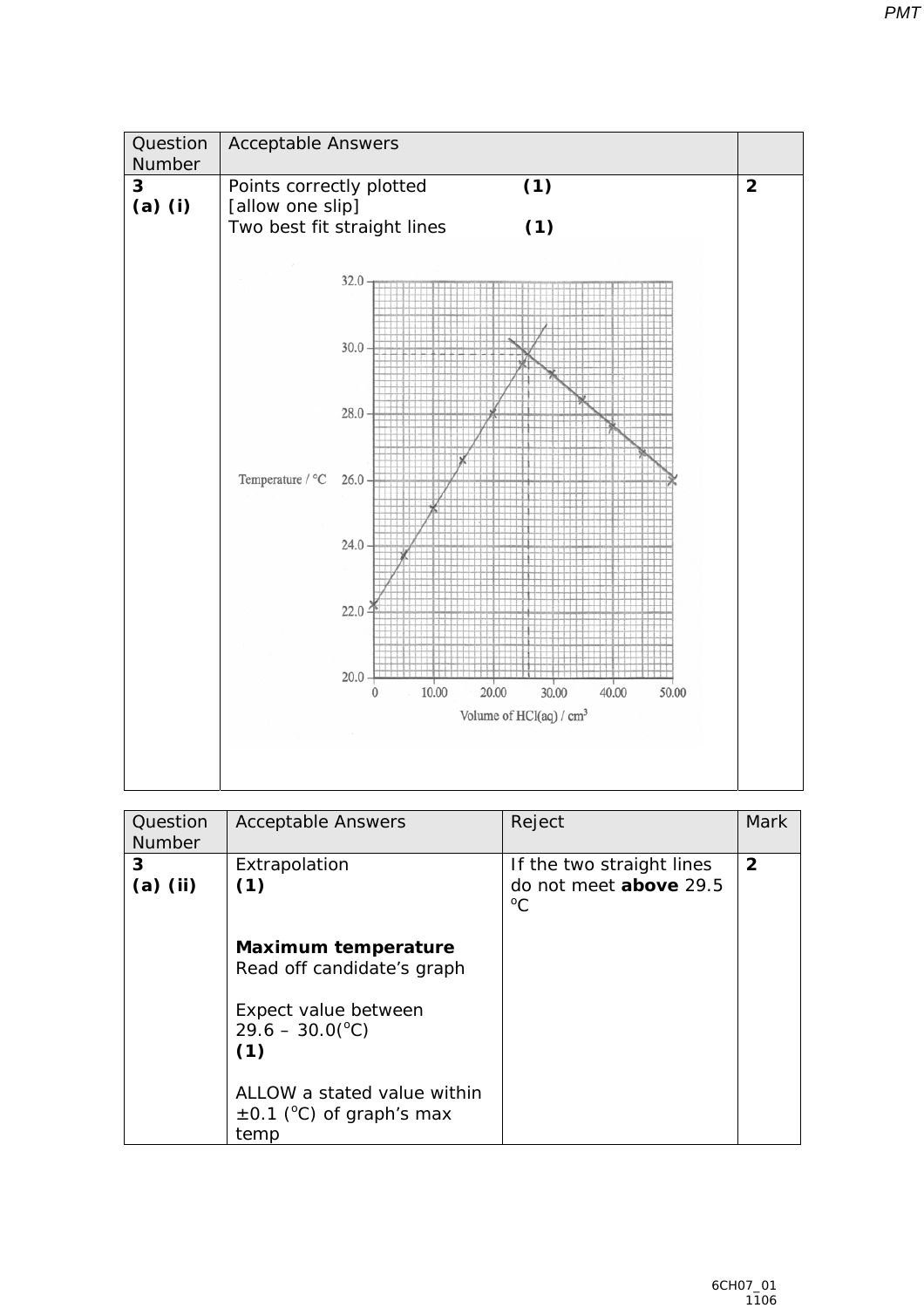| Question<br><b>Number</b> | <b>Acceptable Answers</b>                                                                                                                                                                                                                                        | Reject | Mark |
|---------------------------|------------------------------------------------------------------------------------------------------------------------------------------------------------------------------------------------------------------------------------------------------------------|--------|------|
| 3<br>$(a)$ (iii)          | Volume of HCI(aq):<br>Read off candidate's graph<br>Expect value between 25.5 -<br>26.5 $(cm^3)$<br>ALLOW: a stated volume<br>within $\pm 0.5$ cm <sup>3</sup> of graph's<br>volume of HCI(aq)<br>ALLOW: whole numbers (e.g.<br>"27" if intersection is at 27.0) |        |      |

| Question<br>Number | Acceptable Answers | Reject | Mark |
|--------------------|--------------------|--------|------|
| o<br>(iv)<br>(a)   | 0.05(00)           |        |      |

| Question         | <b>Acceptable Answers</b>                                                                                                                            | Reject | Mark           |
|------------------|------------------------------------------------------------------------------------------------------------------------------------------------------|--------|----------------|
| Number           |                                                                                                                                                      |        |                |
| 3<br>$(a)$ $(v)$ | Mark consequentially on<br>$(a)(iii)$ and $(iv):$<br>Working<br>e.g.<br>$0.05(00) \div \text{candidate's}$<br>volume of $HCI(aq)$ in dm <sup>3</sup> |        | $\overline{2}$ |
|                  | (1)                                                                                                                                                  |        |                |
|                  | Answer<br>(1)                                                                                                                                        |        |                |
|                  | e.g. for a volume of<br>$HCl(aq) = 26.0 cm3$                                                                                                         |        |                |
|                  | [NOTE: ALLOW "26" for 26.0]                                                                                                                          |        |                |
|                  | $0.05(00) \div \text{candidate's}$<br>volume of $HCI(aq)$ in dm <sup>3</sup>                                                                         |        |                |
|                  | $= 0.05(00)$<br>0.026<br>$= 1.92$ (mol dm <sup>-3</sup> )<br>Correct answer only using<br>suitable volume of HCl(aq)<br>scores both marks            |        |                |
|                  | IGNORE s.f. including 1 s.f.<br>(e.g. "2 (mol dm <sup>-3</sup> )")                                                                                   |        |                |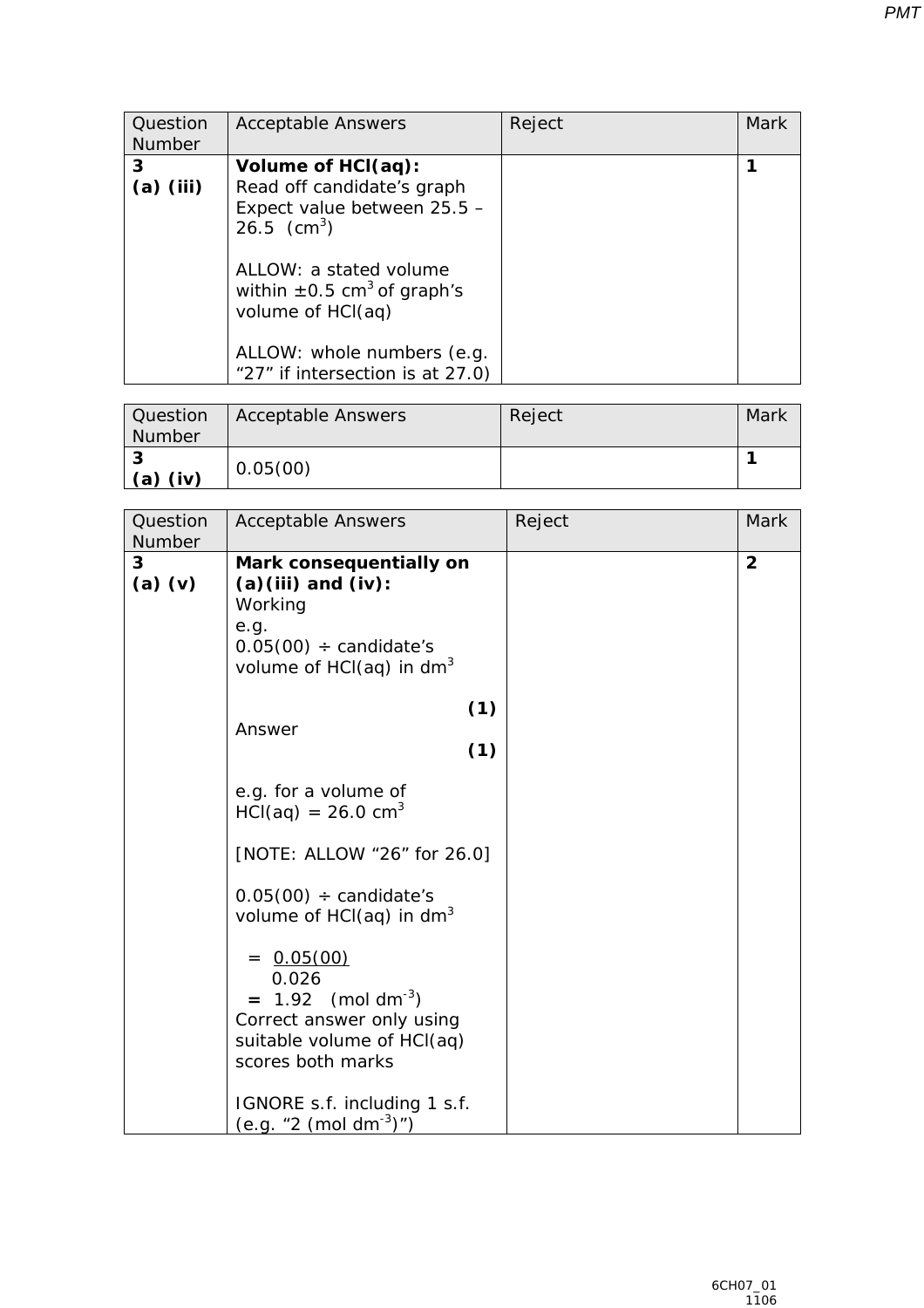| Question<br><b>Number</b> | <b>Acceptable Answers</b>                                                                                                                      | Reject | Mark |
|---------------------------|------------------------------------------------------------------------------------------------------------------------------------------------|--------|------|
| $3(b)$ (i)                | Read off candidate's<br>graph:<br>Expect<br>$\Delta T = (29.8 - 22.2) = 7.6$<br>$(^{\circ}C)$<br><i>IGNORE</i> s.f.<br><b>IGNORE</b> any signs |        |      |
|                           | NOTE: Initial temp is that<br>from the graph                                                                                                   |        |      |

| Number<br>$3(b)$ (ii)<br>Mark consequentially on<br>(a)(iii):<br>Working<br>(1)                                                                                                                                                                                                                                                                                                                                                                                                                             |                |
|-------------------------------------------------------------------------------------------------------------------------------------------------------------------------------------------------------------------------------------------------------------------------------------------------------------------------------------------------------------------------------------------------------------------------------------------------------------------------------------------------------------|----------------|
|                                                                                                                                                                                                                                                                                                                                                                                                                                                                                                             |                |
|                                                                                                                                                                                                                                                                                                                                                                                                                                                                                                             | $\overline{2}$ |
|                                                                                                                                                                                                                                                                                                                                                                                                                                                                                                             |                |
| Answer                                                                                                                                                                                                                                                                                                                                                                                                                                                                                                      |                |
| (1)                                                                                                                                                                                                                                                                                                                                                                                                                                                                                                         |                |
| (e.g.<br>[volume of HCI(aq) +<br>50(.00) $\times$ 4.2 $\times$ $\Delta$ $7$ ]<br>$= 76 \times 4.2 \times 7.6$<br>$= 2426 (J)$<br>Incorrect rounding of<br>figures<br>Assume 2.426 (or similar) is<br>the answer in <b>kJ</b><br>NOTE: 2 <sup>nd</sup> mark can be<br>awarded cq on a wrong mass<br>and/or a wrong $\Delta T$<br>$($ e.g. use of 50 $(.00)$ x 4.2 x<br>7.6<br>$= 1596$ (J) scores (1))<br>IGNORE sig figs (except one<br>sig fig)<br><b>IGNORE</b> any signs<br>ALLOW use of 4.18 instead of |                |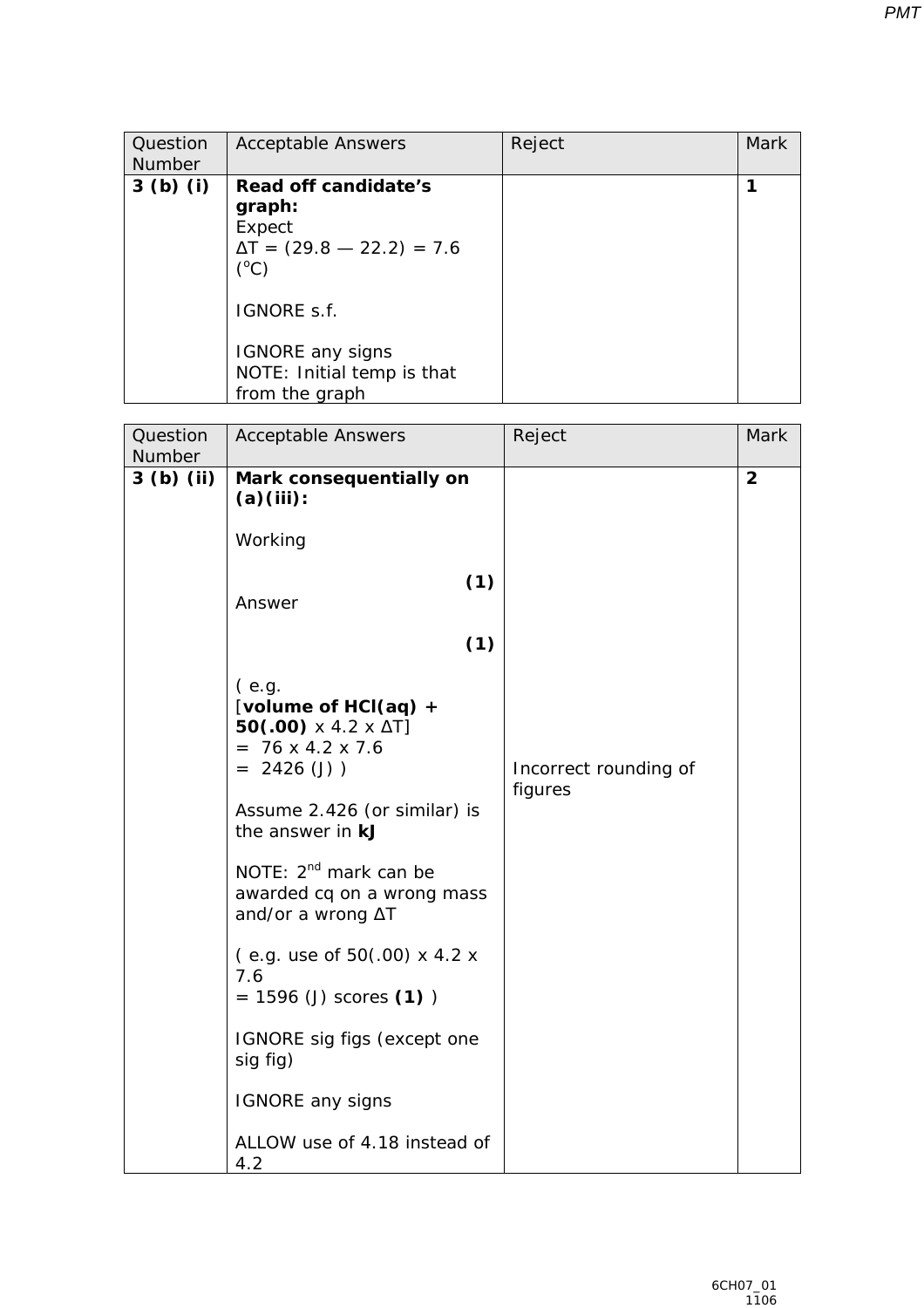| Question<br>Number | <b>Acceptable Answers</b>                                                                                   | Reject | <b>Mark</b> |
|--------------------|-------------------------------------------------------------------------------------------------------------|--------|-------------|
| 3(b)<br>(iii)      | Working<br>Dividing as follows: -<br>$(-)$ answer to $(b)(ii)$ in kJ or J<br>answer to $(a)(iv)$            |        | 3           |
|                    | (1)<br><b>Negative sign</b>                                                                                 |        |             |
|                    | (1)<br>Answer to 2 s.f.                                                                                     |        |             |
|                    | (1)                                                                                                         |        |             |
|                    | <b>NOTE: The 2 s.f. mark is</b><br>CQ on dividing kJ or J by<br>mol                                         |        |             |
|                    | e.g.<br>$-2.426$<br>0.05(00)                                                                                |        |             |
|                    | $=$ -49 (kJ mol <sup>-1</sup> )                                                                             |        |             |
|                    | NOTE: must be to 2 s.f.                                                                                     |        |             |
|                    | Correct answer to correct s.f.<br>gets 3 marks even with no<br>working                                      |        |             |
|                    | Correct answer to 2 s.f. with<br>negative sign in J mol <sup>-1</sup><br>$(e.g. - 49000)$ scores max<br>(2) |        |             |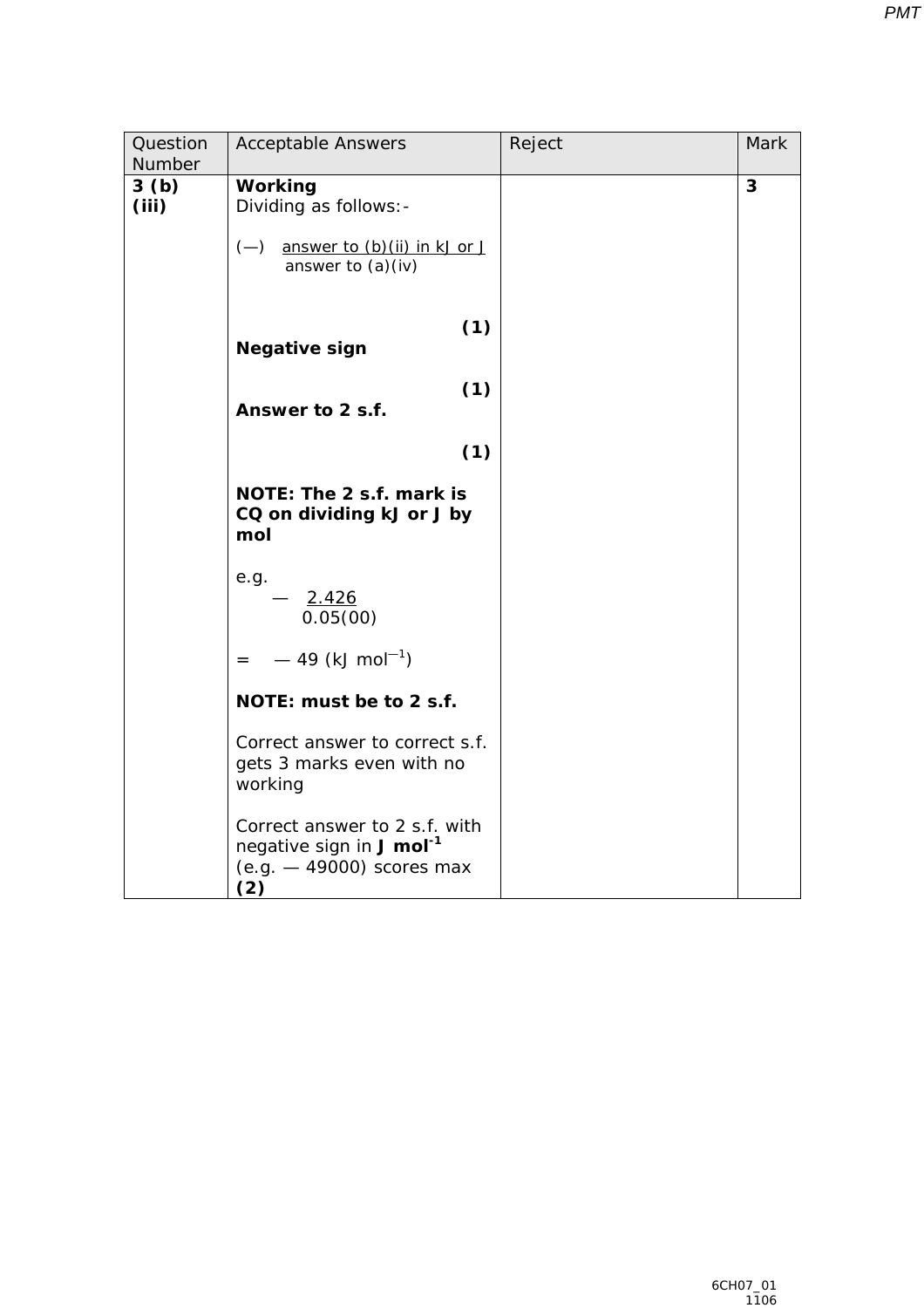| Question<br>Number | <b>Acceptable Answers</b>                                                                                                                    | Reject | Mark |
|--------------------|----------------------------------------------------------------------------------------------------------------------------------------------|--------|------|
| $4$ (a) (i)        | Titres 2 and 3                                                                                                                               |        |      |
|                    | (1)                                                                                                                                          |        |      |
|                    | Concordant / agree within $(\pm)0.2$<br>$(cm3)$ / in close agreement/<br>titration 1 is a trial or rangefinder<br>or a rough titration, etc. |        |      |
|                    |                                                                                                                                              |        |      |

| Question<br><b>Number</b> | <b>Acceptable Answers</b>                                        | Reject | Mark |
|---------------------------|------------------------------------------------------------------|--------|------|
| 4 (a) (ii)                | $\vert$ 24.20 / 24.2 (cm <sup>3</sup> )<br>Mark cq on any titres |        |      |
|                           | chosen                                                           |        |      |

| Question<br>Number | <b>Acceptable Answers</b>                                             | Reject | Mark |
|--------------------|-----------------------------------------------------------------------|--------|------|
| 4(a)<br>(iii)      | Mark CQ on (a)(ii)                                                    |        |      |
|                    | $0.100 \times 24.20$<br>1000                                          |        |      |
|                    | $= 0.00242 / 0.0024 /$<br>2.42 x $10^{-3}$ /<br>2.4 x $10^{-3}$ (mol) |        |      |

| Question<br>Number | <b>Acceptable Answers</b>                                                                                      | Reject | Mark |
|--------------------|----------------------------------------------------------------------------------------------------------------|--------|------|
| 4(a)<br>(iv)       | Answer to $(a)(iii) \div 2$<br>$= 0.00121 / 0.0012 /$<br>$1.21 \times 10^{-3}$ /<br>$1.2 \times 10^{-3}$ (mol) |        |      |

| <b>Question</b><br>Number | <b>Acceptable Answers</b>                                                                        | Reject | Mark |
|---------------------------|--------------------------------------------------------------------------------------------------|--------|------|
| $\vert$ 4 (a) (v)         | Answer to $(a)(iv) \div 3$<br>$= 0.000403 / 0.0004(0)$<br>/ 4.03 x $10^{-4}$ / 4(.0) x $10^{-4}$ |        |      |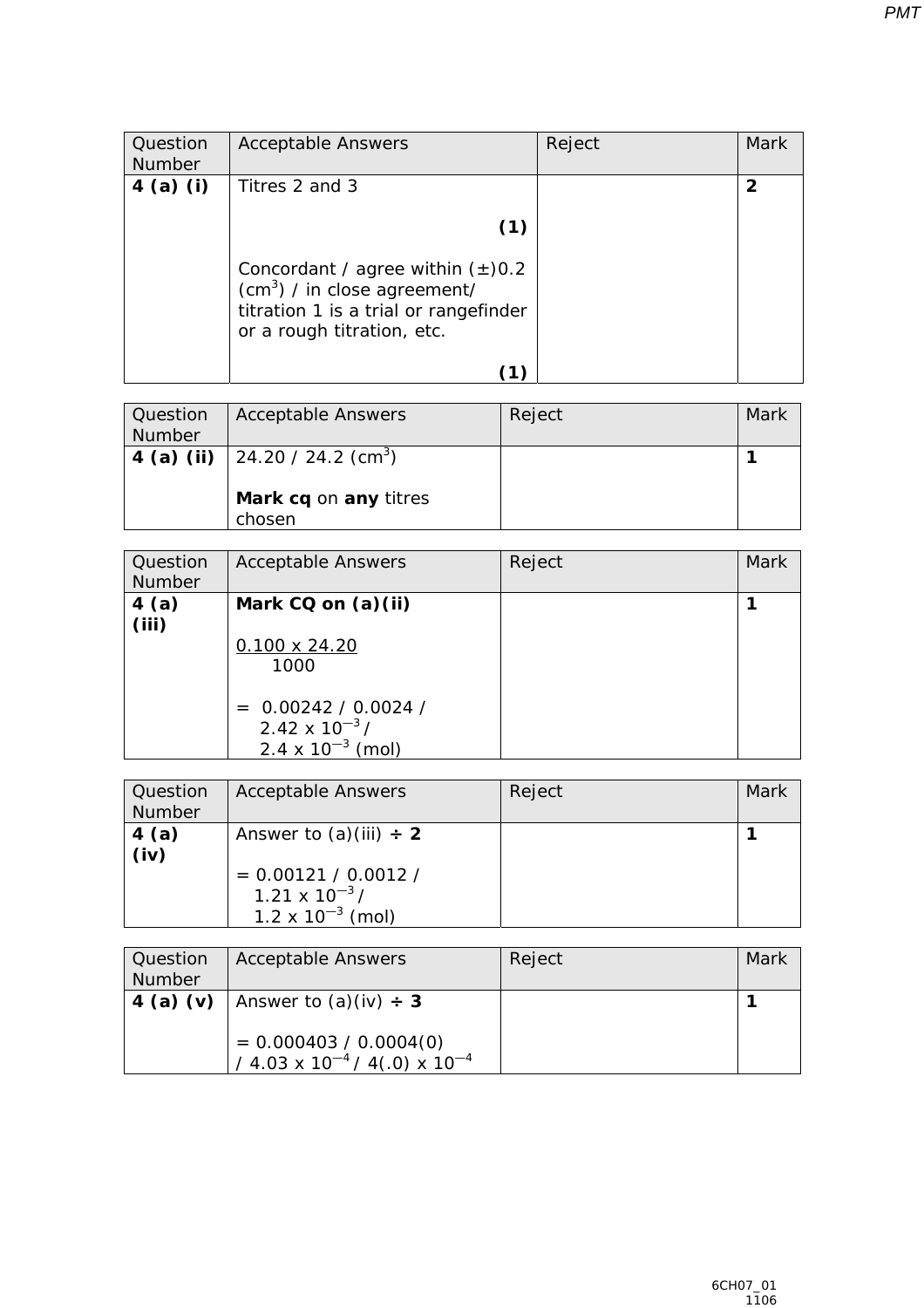| Question                  | <b>Acceptable Answers</b>                                                                                                  | Reject | Mark           |
|---------------------------|----------------------------------------------------------------------------------------------------------------------------|--------|----------------|
| Number                    |                                                                                                                            |        |                |
| 4(a)<br>(v <sub>i</sub> ) | <b>EITHER</b><br>Answer to $(a)(v) \div 0.025(0)$                                                                          |        | $\overline{2}$ |
|                           | $= 0.0161 / 0.016(0) /$<br>$1.61 \times 10^{-2}$ / 1.6(0) $\times 10^{-2}$<br>(mol dm <sup><math>-3</math></sup> )         |        |                |
|                           | (1)                                                                                                                        |        |                |
|                           | so concentration of $KIO3$ in g<br>$dm^{-3}$ is                                                                            |        |                |
|                           | 214 (g mol <sup>-1</sup> ) x 0.0161<br>(mol dm <sup><math>-3</math></sup> )<br>$= 3.45$ (g dm <sup>-3</sup> )<br><b>OR</b> |        |                |
|                           | 214 (g mol <sup>-1</sup> ) x 0.016(0)<br>(mol dm <sup><math>-3</math></sup> )<br>$= 3.42$ (g dm <sup>-3</sup> )            |        |                |
|                           | (1)                                                                                                                        |        |                |
|                           | <b>OR</b>                                                                                                                  |        |                |
|                           | Calculate mass $KIO3$ using<br>$0.000403 \times 214 = 0.086242$<br>(g)                                                     |        |                |
|                           | (1)<br>IGNORE units even if<br>incorrect                                                                                   |        |                |
|                           | (then)                                                                                                                     |        |                |
|                           | $0.086242$ (g)<br>$0.025$ (dm <sup>3</sup> )                                                                               |        |                |
|                           | $= 3.45$ (g dm <sup>-3</sup> )                                                                                             |        |                |
|                           | (1)<br>ALLOW 2 s.f. but reject 1 s.f.                                                                                      |        |                |
|                           | <b>NOTE:</b> Check all calculations<br>as final answer is dependent<br>on accuracy in interim steps                        |        |                |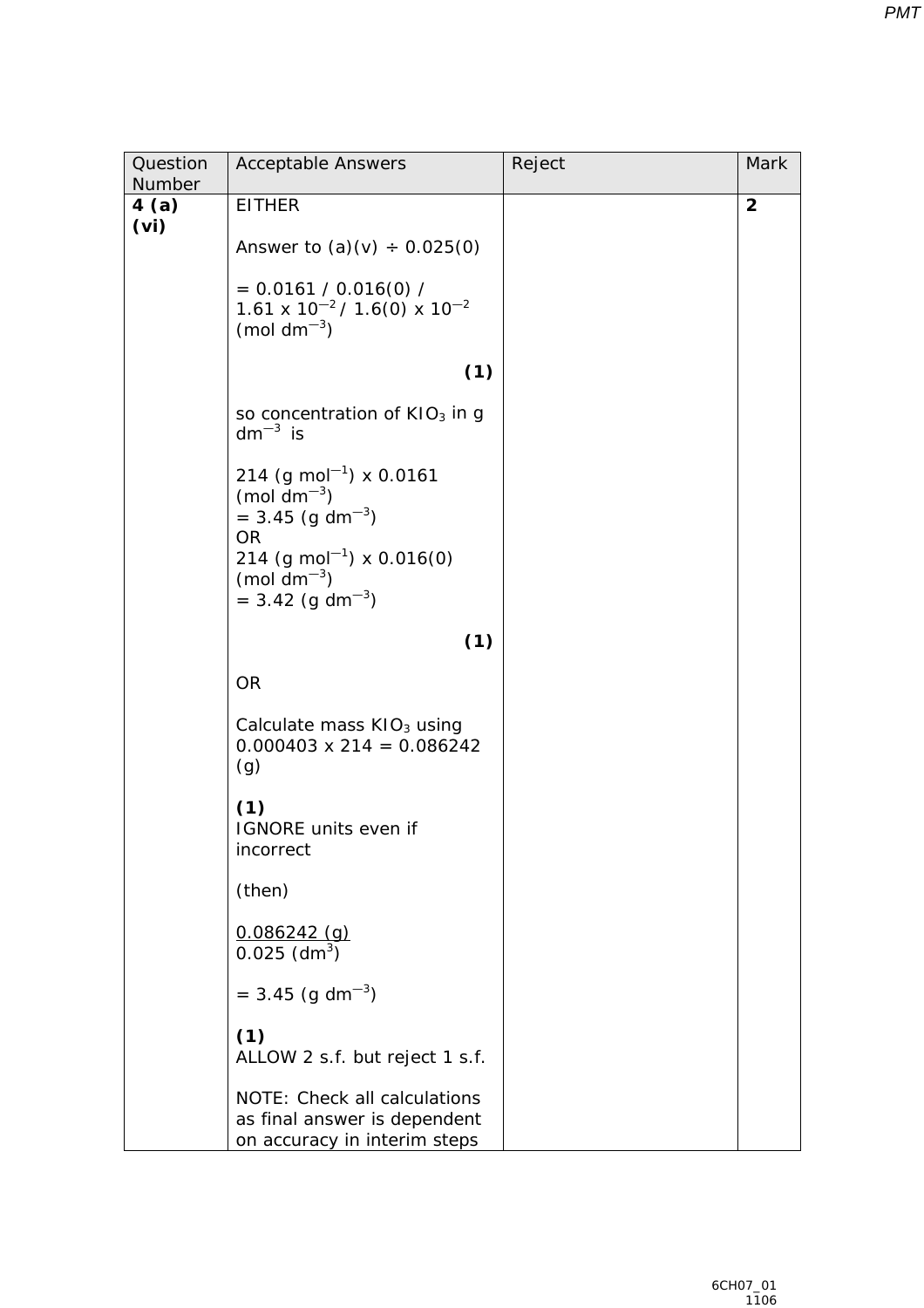| <b>Question</b><br>Number | <b>Acceptable Answers</b>                                                                            | Reject | Mark |
|---------------------------|------------------------------------------------------------------------------------------------------|--------|------|
| $4$ (b) (i)               | $0.06$ x 100% = ( $\pm$ ) 0.24 /<br>0.2%<br>25.00<br><i>NOTE:</i> $\pm$ not required for the<br>mark |        |      |

| Question             | <b>Acceptable Answers</b>                                                                                                                                                                                                                                                                                                                                                                                                                                                                                                                                                                              | Reject                                                                                   | <b>Mark</b>    |
|----------------------|--------------------------------------------------------------------------------------------------------------------------------------------------------------------------------------------------------------------------------------------------------------------------------------------------------------------------------------------------------------------------------------------------------------------------------------------------------------------------------------------------------------------------------------------------------------------------------------------------------|------------------------------------------------------------------------------------------|----------------|
| Number<br>4 (b) (ii) | Any TWO from: -<br>use white tile or paper<br>as background to<br>burette readings<br>have eyes level with<br>meniscus (to avoid<br>parallax error)<br>measure level at<br>bottom of the<br>meniscus<br>ensure that the burette<br>is upright<br>ALLOW<br>ensure that there are<br>no air bubbles<br>ensure that the jet is<br>full<br>remove the funnel<br>from the top of the<br>burette<br>use a white tile<br>beneath flask<br>swirl the (conical) flask<br>run solution from<br>burette slowly (into<br>conical flask)<br>ensure no solution<br>from the burette is left<br>on the sides/walls of | Do more repeats / take<br>more means<br>Temperature of lab must<br>be kept constant, etc | $\overline{2}$ |
|                      | the (conical) flask<br>add solution from<br>burette drop-wise close<br>to the end-point<br>(2)                                                                                                                                                                                                                                                                                                                                                                                                                                                                                                         |                                                                                          |                |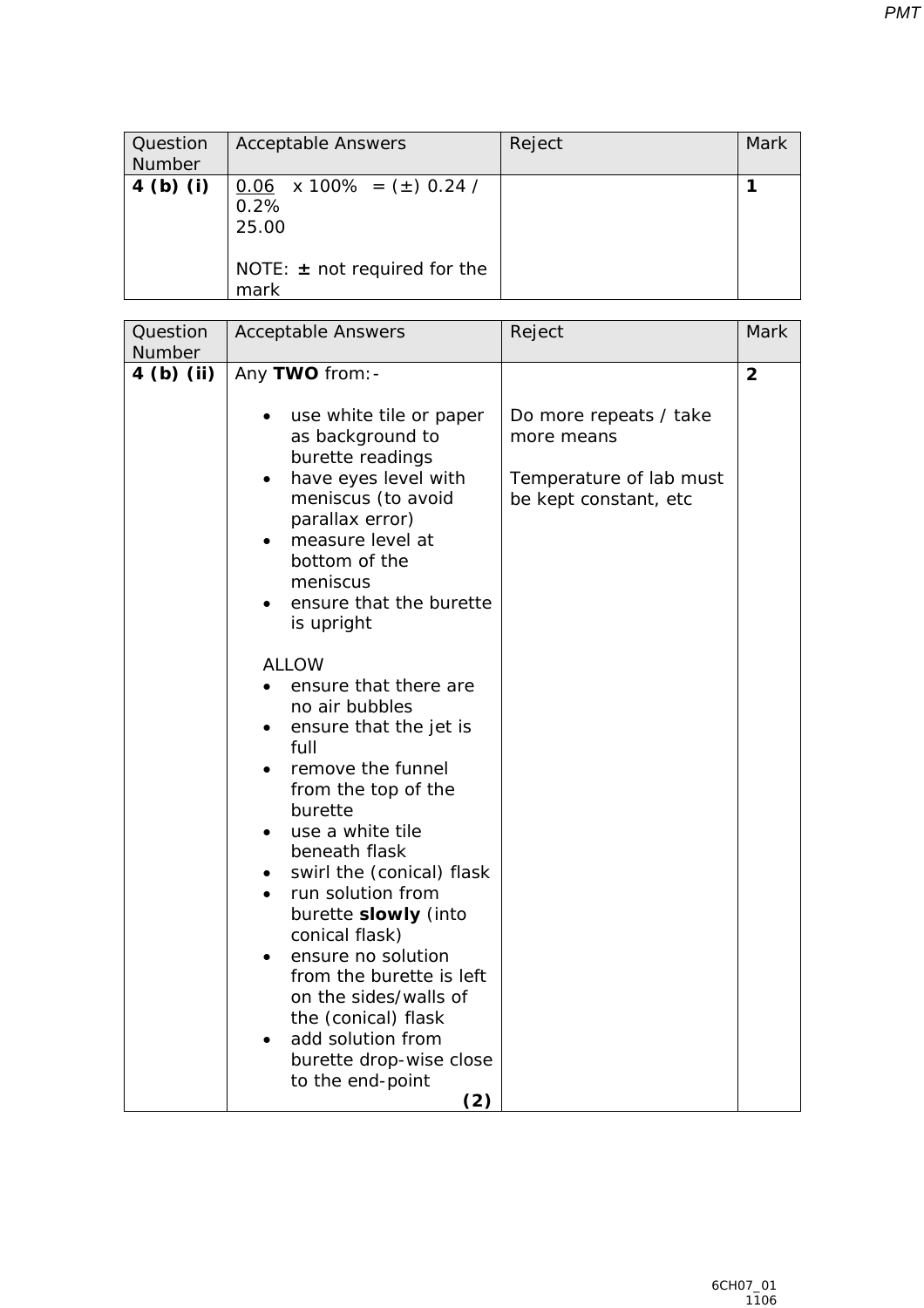| Question<br>Number | <b>Acceptable Answers</b>                                                                                                        | Reject                                   | Mark |
|--------------------|----------------------------------------------------------------------------------------------------------------------------------|------------------------------------------|------|
| $5$ (a) (i)        | Diagram 1: (heating under)<br>reflux<br>(1)<br>Diagram 2: distillation<br>(1)<br><b>IGNORE</b> "simple" before<br>"distillation" | fractional distillation<br>/condensation | 2    |

| Question<br><b>Number</b> | <b>Acceptable Answers</b>                                              | Reject                                                                                               | Mark |
|---------------------------|------------------------------------------------------------------------|------------------------------------------------------------------------------------------------------|------|
| $5$ (a) (ii)              | (Expansion of vapour will)<br>build up pressure / prevent<br>explosion | Just "dangerous"<br>OR "to prevent vapour<br>escaping"<br>OR "so that heat is not<br>able to escape" |      |

| Question<br><b>Number</b> | <b>Acceptable Answers</b>                                                                                                                                                                                                                                                       | Reject                                                                                                                                                                                                                                                  | Mark |
|---------------------------|---------------------------------------------------------------------------------------------------------------------------------------------------------------------------------------------------------------------------------------------------------------------------------|---------------------------------------------------------------------------------------------------------------------------------------------------------------------------------------------------------------------------------------------------------|------|
| $5$ (b) (i)               | The reaction is vigorous<br>OR the reaction is<br>exothermic<br>OR the reaction is (very) fast<br>or violent<br>ALLOW<br>To stop a reactant or product<br>escaping<br><b>ALLOW</b><br>To prevent too much heat<br>being produced<br><i>IGNORE</i> any reference to<br>accidents | So that all the iodine<br>reacts/so that iodine is<br>not in excess<br>OR.<br>"It is very reactive"<br>OR.<br>"Increase the time for<br>which the solids are in<br>contact"<br>OR.<br>"To compensate for heat<br>loss"<br>OR.<br>lodine/ $I_2$ is toxic | 1    |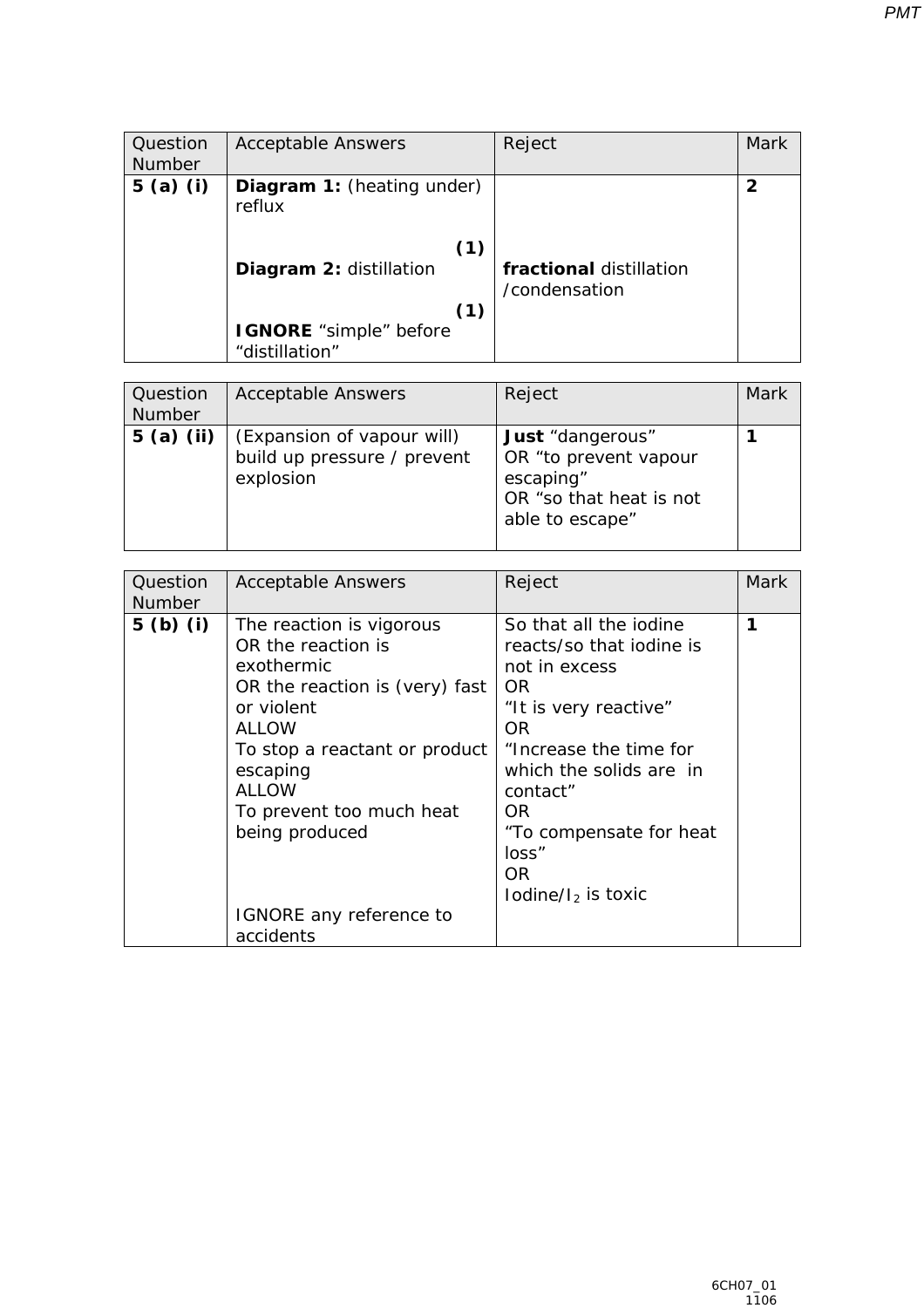| Question<br><b>Number</b> | <b>Acceptable Answers</b>                                                                                                                                                                                                                                                                                                                                                                             | Reject                                                                                                                                        | Mark |
|---------------------------|-------------------------------------------------------------------------------------------------------------------------------------------------------------------------------------------------------------------------------------------------------------------------------------------------------------------------------------------------------------------------------------------------------|-----------------------------------------------------------------------------------------------------------------------------------------------|------|
| $5$ (b) (ii)              | (One or both of) the <b>liquids</b><br>flammable / the mixture is<br>flammable/ the organic<br>compounds are flammable<br>OR ethanol and jodoethane<br>are flammable<br>OR ethanol is flammable<br>OR iodoethane is flammable<br>OR to keep the temperature<br>below 100°C<br>OR to control the<br>temperature throughout the<br>heating<br>OR for uniform heating<br>OR to prevent uneven<br>heating | Any mention that<br>iodine/ $I_2$ is flammable<br>OR.<br><b>Just</b> "gentle heating"<br>OR.<br>To prevent the reaction<br>going (any) faster | 1    |

| Question<br><b>Number</b> | <b>Acceptable Answers</b>                                                                                                     | Reject | Mark |
|---------------------------|-------------------------------------------------------------------------------------------------------------------------------|--------|------|
| 5(b)<br>(iii)             | Any lower temperature: 69 to<br>71 $(^{\circ}C)$                                                                              |        |      |
|                           | Any upper temperature: 73<br>to $75$ ( $^{\circ}$ C)                                                                          |        |      |
|                           | <b>NOTE:</b><br>Award the mark if the correct<br>numbers are written the<br>other way round (e.g. from<br>74 (°C) to 70 (°C)) |        |      |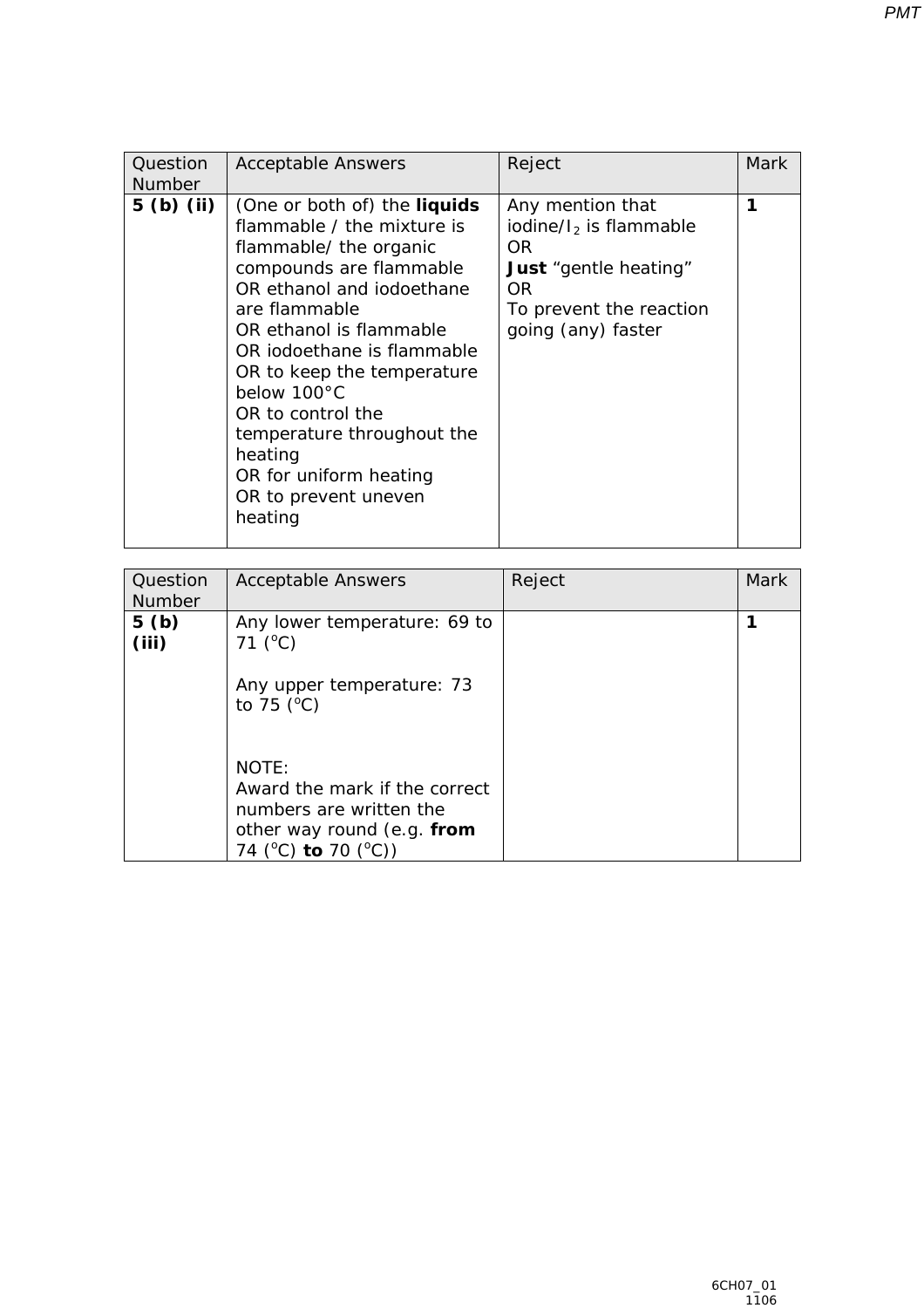| Question<br>Number | <b>Acceptable Answers</b>                                                                                           | Reject          | Mark |
|--------------------|---------------------------------------------------------------------------------------------------------------------|-----------------|------|
| $5$ (c) (i)        | $0.1(00)$ (mol)                                                                                                     | $0.2(00)$ (mol) | 1    |
|                    |                                                                                                                     |                 |      |
| Question<br>Number | <b>Acceptable Answers</b>                                                                                           | Reject          | Mark |
| $5$ (c) (ii)       | $1st$ mark                                                                                                          |                 | 3    |
|                    | $M_r$ (CH <sub>3</sub> CH <sub>2</sub> I) = 156                                                                     |                 |      |
|                    | (1)                                                                                                                 |                 |      |
|                    | 0.2(00) mol of iodoethane                                                                                           |                 |      |
|                    | (1)<br>2nd mark $CO$ on $(c)(i)$                                                                                    |                 |      |
|                    | $0.2(00) \times 156 = 31.2 g$                                                                                       |                 |      |
|                    | (1)                                                                                                                 |                 |      |
|                    | 3 <sup>rd</sup> mark is cq on moles of<br>iodoethane                                                                |                 |      |
|                    | <b>NOTE</b><br>If 0.2(00) mol of iodine given<br>in Q5 (c)(i), by CQ marking<br>can score all 3 marks here<br>with: |                 |      |
|                    | $M_r$ (CH <sub>3</sub> CH <sub>2</sub> I) = 156<br>(1)                                                              |                 |      |
|                    | 0.4(00) mol of iodoethane<br>(1)                                                                                    |                 |      |
|                    | $0.4(00)$ x 156 = 62.4 g<br>(1)                                                                                     |                 |      |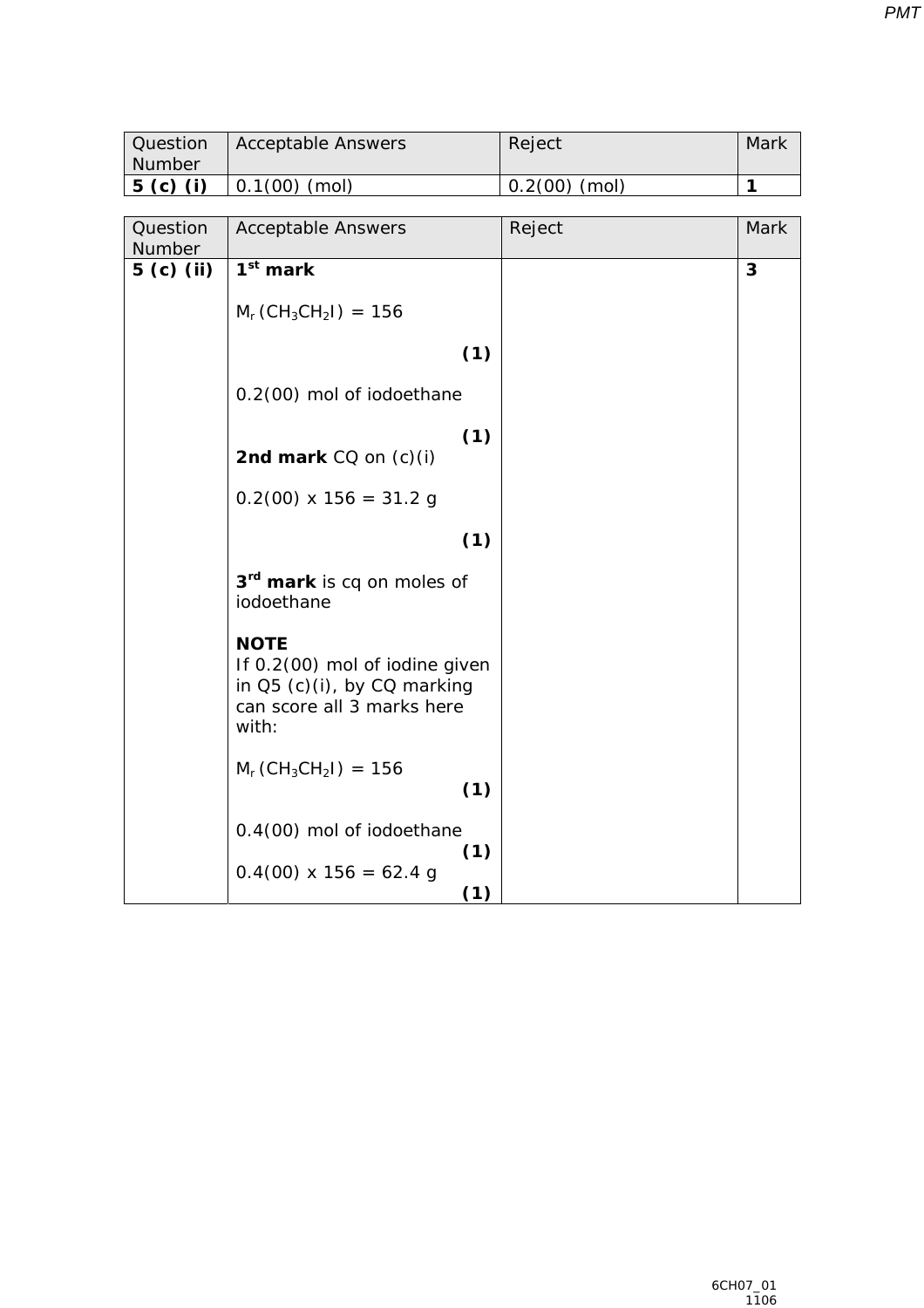| Question<br><b>Number</b> | <b>Acceptable Answers</b>                                                                                                                                                                                                                  | Reject                         | <b>Mark</b> |
|---------------------------|--------------------------------------------------------------------------------------------------------------------------------------------------------------------------------------------------------------------------------------------|--------------------------------|-------------|
| 5 <sub>(c)</sub><br>(iii) | $x 100 \% = 75%$<br>23.4<br>ans to $(c)(ii)$<br><i>IGNORE</i> s.f. except 1 s.f.<br><b>NOTE</b><br>If 0.2(00) mol of iodine given<br>in<br>5 (c)(i), by CQ marking can<br>score the mark here with:<br>23.4 $\times$ 100 % = 37.5%<br>62.4 | $23.4$ x 100 % = 92.1%<br>25.4 | 1           |

### **TOTAL FOR PAPER = 50 MARKS**